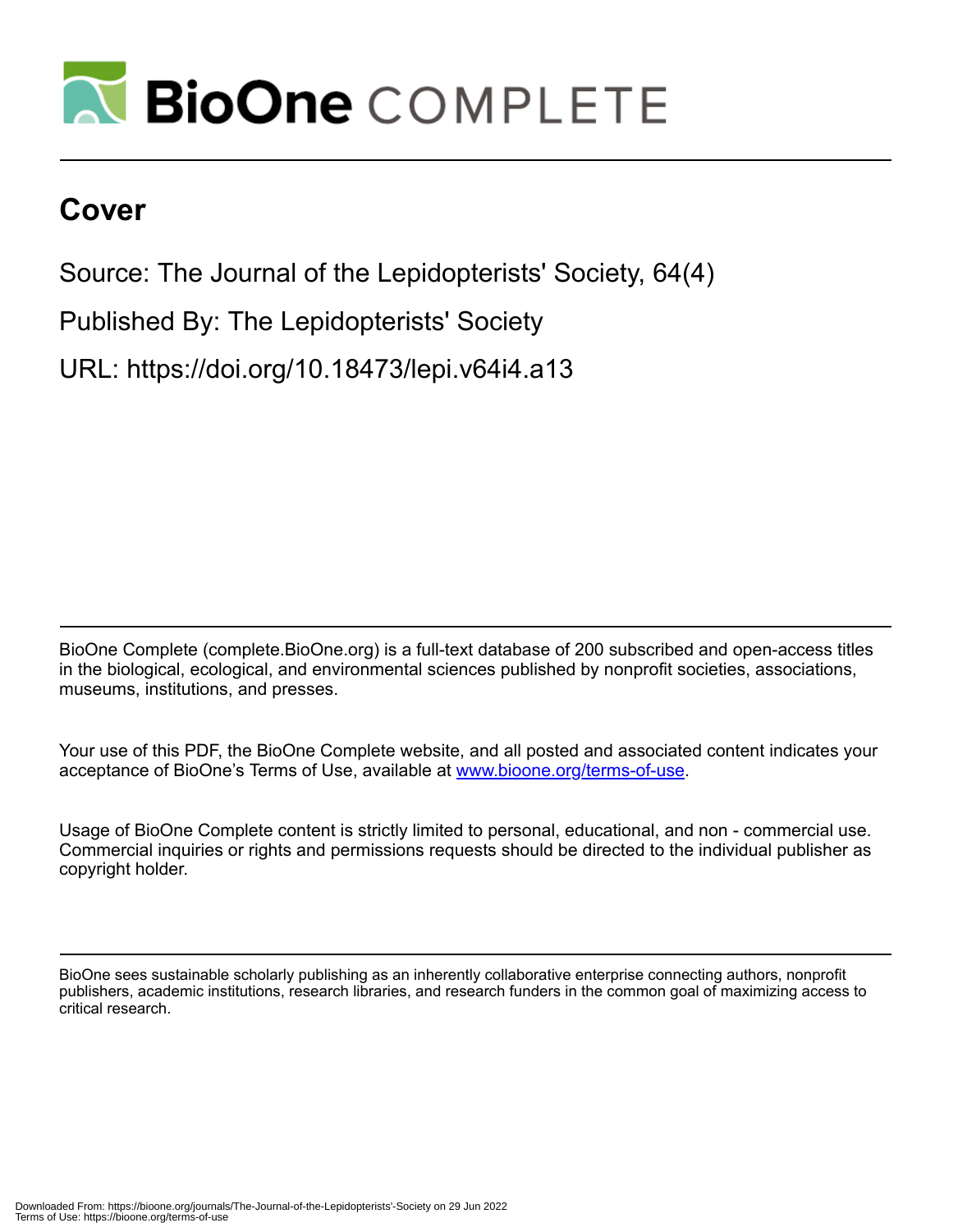Volume 64 Number 4 2010 ISSN 0024-0966

# Journal of the Lepidopterists' Society



Published quarterly by The Lepidopterists' Society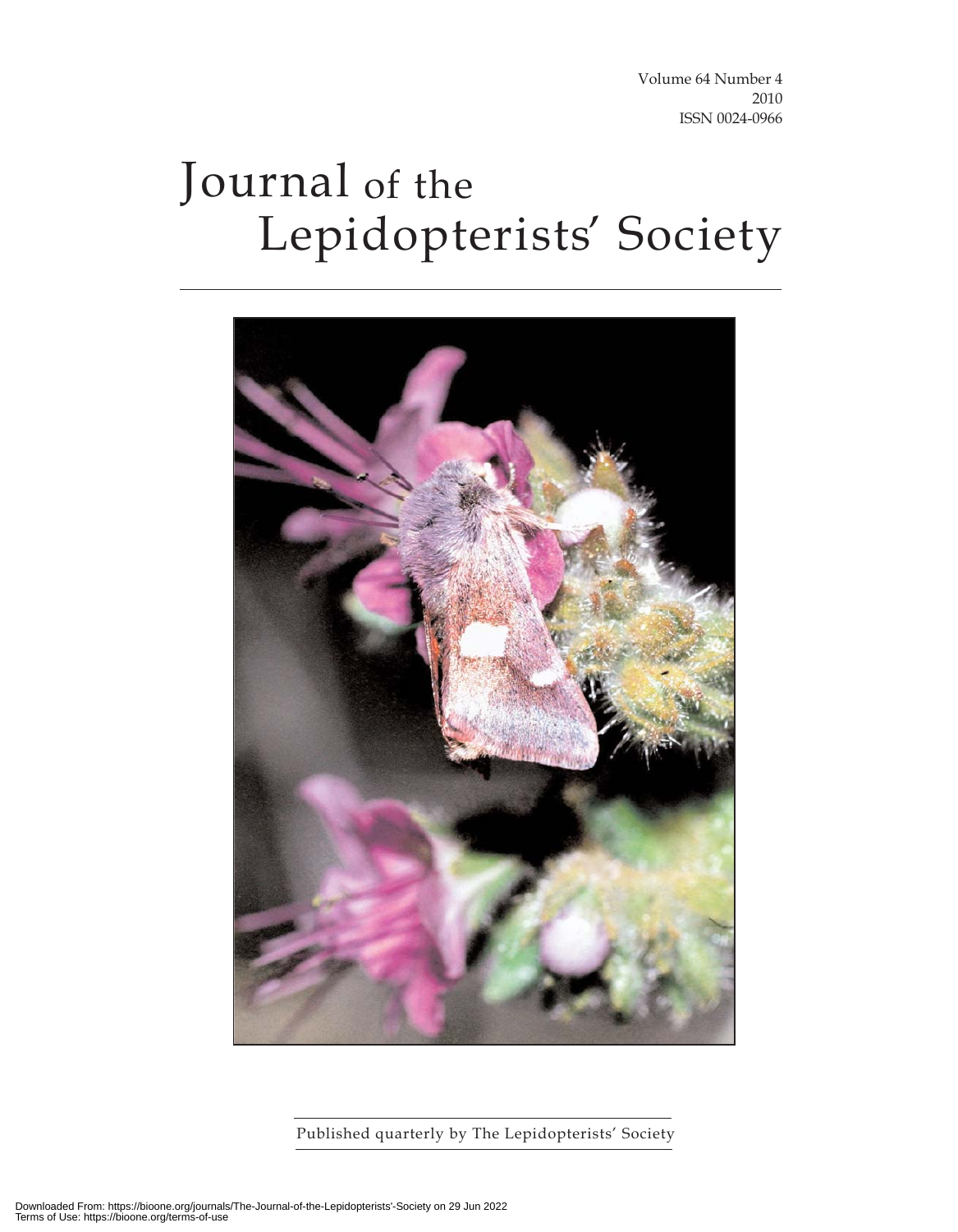## **THE LEPIDOPTERISTS' SOCIETY**

EXECUTIVE COUNCIL

JOHN SHUEY, President SOREN NYLIN, Vice President JOHN H. ACORN, Immediate Past President MICHAEL E. TOLIVER, Secretary JOAQUIN BAIXERAS, Vice President KELLY M. RICHERS, Treasurer MARCELO DUARTE, Vice President

*Members at large:* KIM GARWOOD STEPHANIE SHANK RICHARD BROWN<br>KENN KAUFMAN CHARLES HARP CHARLES V. COVE HARRY ZIRLIN TODD STOUT DAN RUBINOFF

CHARLES HARP CHARLES V. COVELL, JR.<br>
TODD STOUT DAN RUBINOFF

EDITORIAL BOARD JOHN W. BROWN (*Chair*) MICHAEL E. TOLIVER (*Member*, *at large*) BRIAN SCHOLTENS (*Journal*) LAWRENCE F. GALL (*Memoirs*) DALE CLARK (*News*) JOHN A. SNYDER (*Website*)

HONORARY LIFE MEMBERS OF THE SOCIETY LINCOLN P. BROWER (1990), FREDERICK H. RINDGE (1997), RONALD W. HODGES (2004) CHARLES V. COVELL, JR. (2009), DON R. DAVIS (2009)

The object of The Lepidopterists' Society, which was formed in May 1947 and formally constituted in December 1950, is "to promote the science of lepidopterology in all its branches, . . . to issue a periodical and other publications on Lepidoptera, to facilitate the exchange of specimens and ideas by both the professional worker and the amateur in the field; to secure cooperation in all measures'' directed towards these aims.

Membership in the Society is open to all persons interested in the study of Lepidoptera. All members receive the *Journal* and the *News of The Lepidopterists' Society.* Prospective members should send to the Assistant Treasurer full dues for the current year, together with their full name, address, and special lepidopterological interests. In alternate years a list of members of the Society is issued, with addresses and special interests.

> Active members—annual dues \$45.00 within the U.S., \$50.00 outside the U.S. Affiliated members—annual dues \$10.00 within the U.S., \$15.00 outside the U.S. Student members—annual dues \$20.00 within the U.S., \$25.00 outside the U.S. Sustaining members—annual dues \$60.00 within the U.S., \$65.00 outside the U.S. Life members—single sum \$1,800.00 Institutional subscriptions—annual \$60.00, \$65.00 outside the U.S. Airmail postage for the *News* \$15.00, \$30.00 outside North America (U.S., Canada, Mexico)

Send remittances, payable to *The Lepidopterists' Society,* to: Kelly M. Richers, Treasurer, 9417 Carvalho Court, Bakersfield, CA 93311; and address changes to: Julian P. Donahue, Natural History Museum, 900 Exposition Blvd., Los Angeles, CA 90007-4057. For information about the Society, contact: Ernest H. Williams, Department of Biology, Hamilton College, Clinton, NY 13323. To order back issues of the *Memoirs,* write for availability and prices to Kenneth R. Bliss, 28 DuPont Avenue, Piscataway, NJ 08854.

The additional cost for members outside the U.S. is to cover mailing costs.

*Journal of The Lepidopterists' Society* (ISSN 0024-0966) is published quarterly by The Lepidopterists' Society, *<sup>c</sup>* /*<sup>o</sup>* Los Angeles County Museum of Natural History, 900 Exposition Blvd., Los Angeles, CA 90007-4057. Periodicals postage paid at Los Angeles, CA and at additional mailing offices. POSTMASTER: Send address changes to The Lepidopterists' Society, *<sup>c</sup>* /*<sup>o</sup>* Natural History Museum, 900 Exposition Blvd., Los Angeles, CA 90007-4057.

**Cover Illustration:** Nocturnal repose of *Baptarma felicita*, a Heliothine Noctuid, on its Scorpionweed (*Phacelia crenulata*) host, Palm Springs, Riverside County, California, March 16, 2005. Photograph: Kendall H. Osborne.